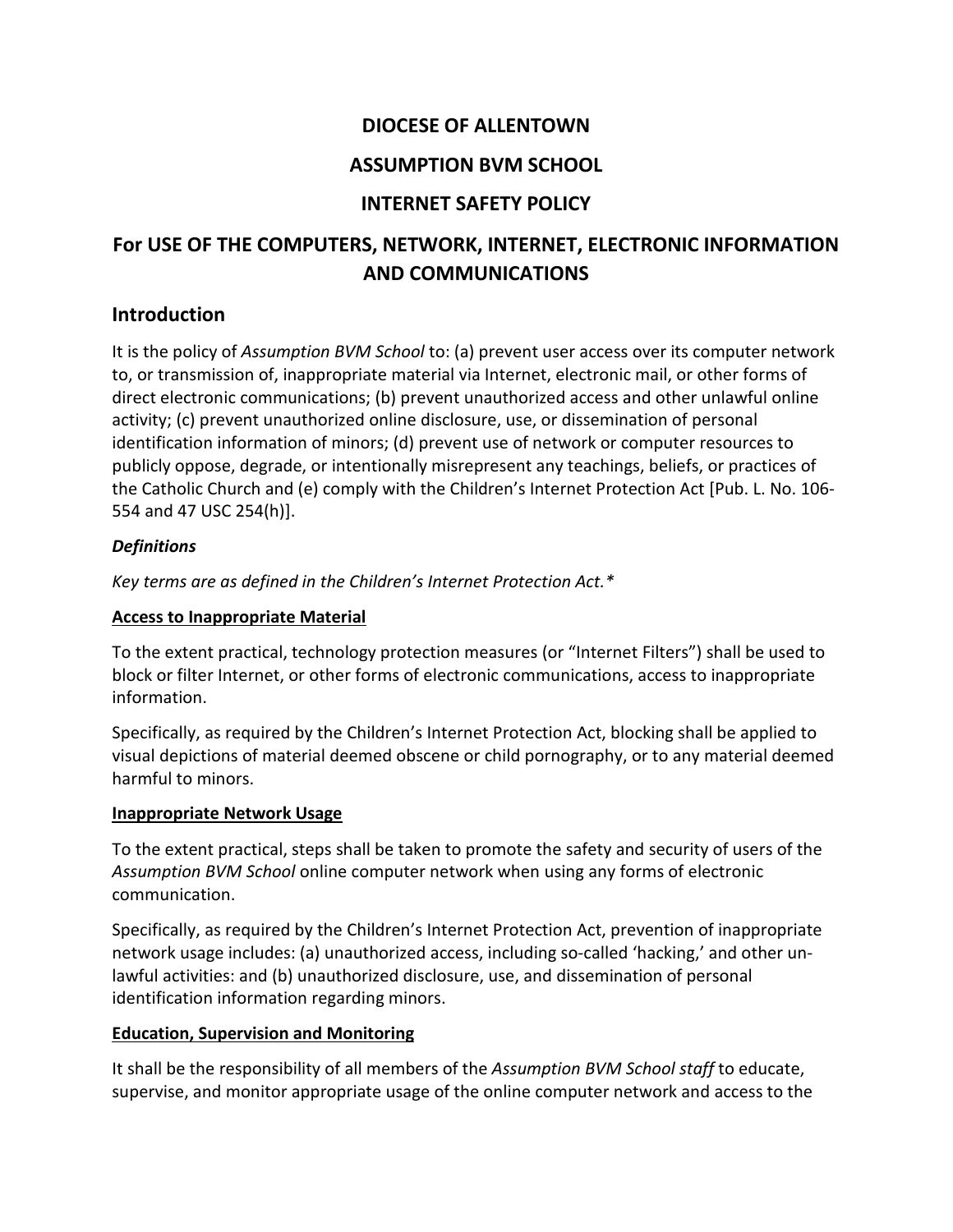Internet in accordance with this policy, the Children's Internet Protection Act and the Protecting Children in the 21<sup>st</sup> Century Act.

Procedures for modifying any technology protection measures shall be the responsibility of administration and technology coordinator.

The principal or designated representatives will provide age-appropriate training for students who use the *Assumption BVM School* Internet facilities. The training provided will be designed to promote the *Assumption BVM School's* commitment to:

- *a.* The standards and acceptable use of internet services set forth in the *Assumption BVM School Internet Safety Policy;*
- b. Student safety with regard to: safety on the internet; appropriate behavior while online; cyberbullying awareness and response.
- c. Compliance with the E-rate requirements of the Children's Internet Protection ("CIPA")

**Following receipt of this training, the student will acknowledge that he/she received the training, understood it, and will follow the provisions of the acceptable use policies.**

**The Faculty of Assumption BVM School adopted this Internet Safety Policy at a meeting on Wednesday, September 20, 2017. .**

## **\*CIPA definitions of terms:**

**MINOR**. The term "minor" means any individual who has not attained the age of 18 years.

**TECHNOLOGY PROTECTION MEASURE.** The term "technology protection measure" means a specific technology that blocks or filters Internet access to visual depictions that are:

- 1. OBSCENE, that is anything of indecent or immoral character, including pictures, written words, recorded sound, or profane language, as that term is defined in Section 1460 of Title 18, United States Code;
- 2. CHILD PORNOGRAPHY, means any visual depiction, including any photograph, film, video, picture, or computer or computer-generated image or picture, whether made or produced by electronic, mechanical, or other means, of sexually explicit conduct, as that term is defined in Section 2256 of Title 18, United States Code; or 3. Harmful to minors.
- 3. HARMFUL TO MINORS. The term "harmful to minors" means any picture, image, graphic image file, or other visual depiction that:
	- a. Taken as a whole and with respect to minors, appeals to a prurient interest in nudity, sex, or excretion;
	- b. Depicts, describes, or represents, in a patently offensive way with respect to what is suitable for minors, an actual or simulated sexual act or sexual contact, actual or simulated normal or perverted sexual acts, or a lewd exhibition of the genitals; and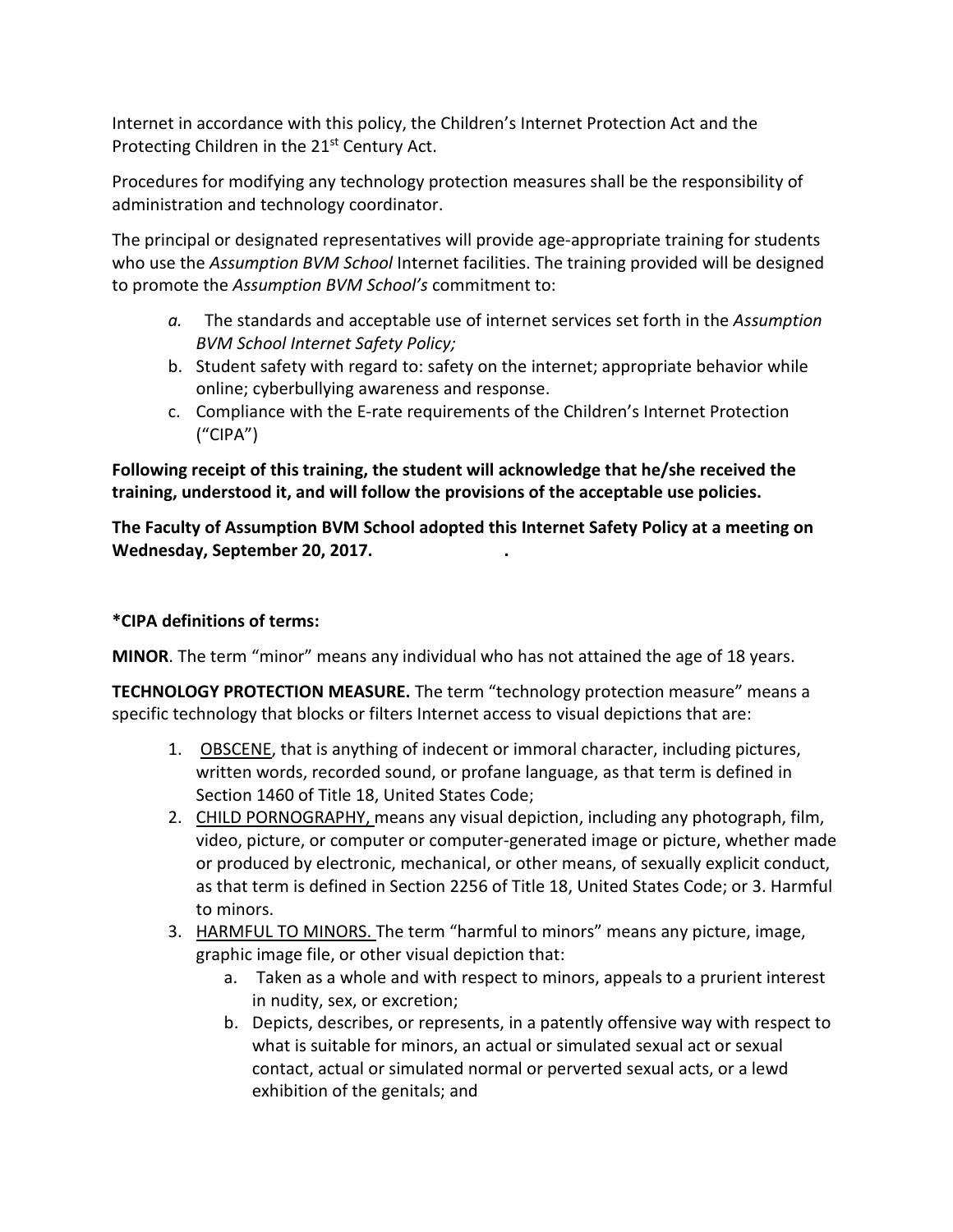c. Taken as a whole, lacks serious literary, artistic, political, or scientific value to minors.

**SEXUAL ACT; SEXUAL CONTACT.** The terms "sexual act" and "sexual contact" have the meanings given such terms in Section 2246 of Title 18, United States Code.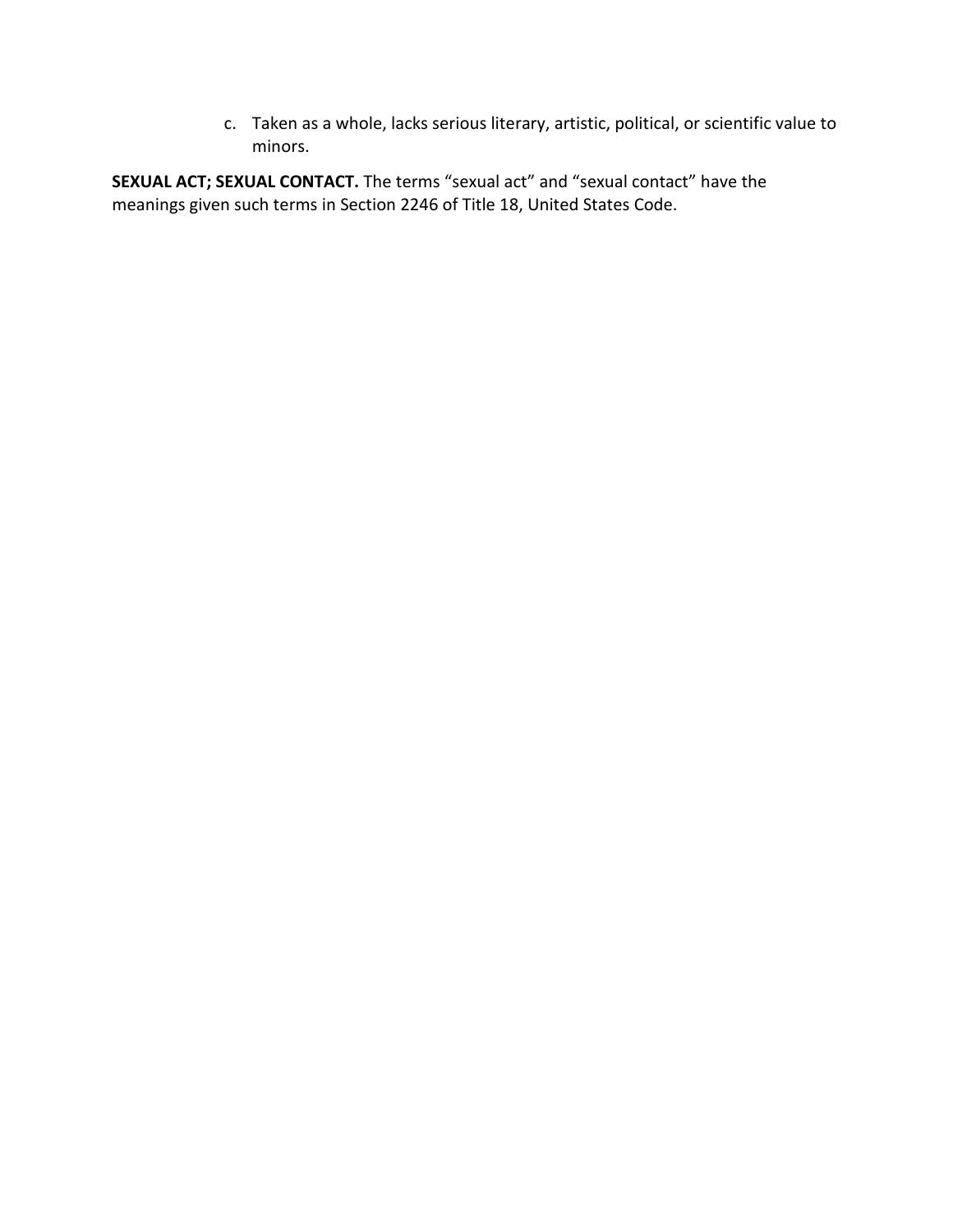#### **DIOCESE OF ALLENTOWN**

#### **ASSUMPTION BVM SCHOOL**

#### **ACCEPTABLE USE POLICY for COMPUTING AND INTERNET ACCESS**

Please read the following carefully before signing this document. This is a legally binding document. Return the signature page at the end of this document.

#### **SECTION ONE: GENERAL COMPUTING POLICY**

#### **1. Acceptable Use**

In order to ensure smooth system operations, the system administrator has the authority to monitor all accounts. A user **must abide** by the terms of all software licensing agreements and copyright laws. Therefore, the following are prohibited:

- Deletion, examination, copying, or modification of files and/or data belonging to other users without their prior consent
- Use of facilities and/or services for commercial purposes
- $\triangleq$  Any unauthorized, deliberate action which damages or disrupts a computing system location or time duration
- Copying programs purchased by you onto Assumption BVM School computers and/or the network systems, without the express, written consent of Assumption BVM School
- Copying programs licensed to Assumption BVM School
- Abusing computer equipment

#### **2. Security**

As a user of a computer or network, you may be allowed to access other networks and/or computer systems attached to those networks. Therefore, the following are prohibited:

- Use of systems and/or networks in attempts to gain unauthorized access to remote systems
- Decryption of system or user passwords
- Copying, deleting, or moving system files
- Deleting, examining, copying, or modifying files and/or data belonging to other users
- Copying of copyrighted materials, such as third-party software, without the express written permission of the owner or the proper license
- The willful introduction of computer "viruses" or other disruptive or destructive programs into the computer and/or network or into external computers and/or networks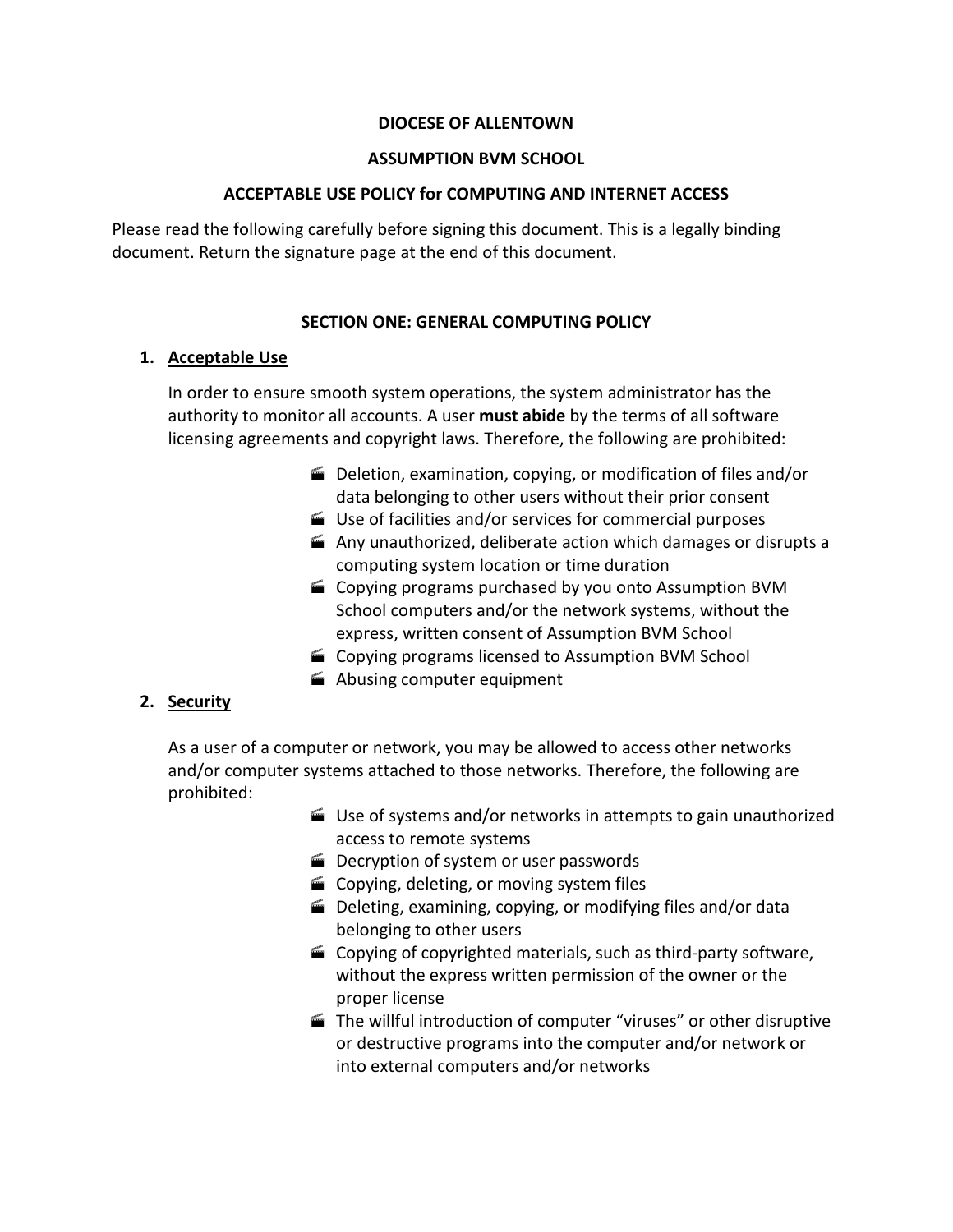- $\blacktriangleright$  Vandalism is prohibited. This includes, but is not limited to, any attempt to harm or destroy the data of another user, the network/Internet, or any networks or sites connected to the network/Internet. Attempts to breach security codes and/or passwords will also be considered a form of vandalism.
- Willful destruction of computer hardware or software, or attempts to exceed or modify the parameters of the system are prohibited. Nothing in this policy shall prohibit the school/institution from intercepting and stopping E-mail messages which have the capacity to overload the computer resources. Discipline may be imposed for intentional overloading of school/institution computer resources.

#### **SECTION TWO: INTERNET ACCESS**

Internet access is available to employees and students of *Assumption BVM School.* We are pleased to bring Internet Access to *Assumption BVM School* and believe the Internet offers vast, diverse and unique resources to administrators, teachers, employees, and students. Our goal in providing this service is to **promote academic excellence** at *Assumption BVM School* by facilitating resource sharing, innovation and communication.

The Internet is an electronic highway connecting thousands of computers all over the world and millions of individual subscribers. Administrators, teachers, employees, and students have access to:

- **Many University Library Catalogs, the Library of Congress, and ERIC;**
- Discussion groups on a plethora of topics;
- **Public domain and shareware of all types;**
- Information and news from NASA, as well as the opportunity to correspond with the scientists at NASA and other research institutions.

With access to computers and people all over the world also comes the availability of material that may not be considered to be of educational value in the school setting. *Assumption BVM School* has taken precautions to restrict access to controversial materials. However, on a global network it is impossible to control all materials and a conscientious user may discover controversial information. We, at *Assumption BVM School*, firmly believe that the valuable information and interaction available on this worldwide network far outweighs the possibility that users may procure material that is not consistent with our educational goals.

Internet access is coordinated through a complex association of government agencies, and regional and state networks. In addition, the smooth operation of the network relies upon the proper conduct of the end users who must adhere to strict guidelines. These guidelines are provided here so that you are aware of your responsibilities. In general, this requires efficient, ethical, and legal utilization of the network resources. **If an Assumption BVM School user**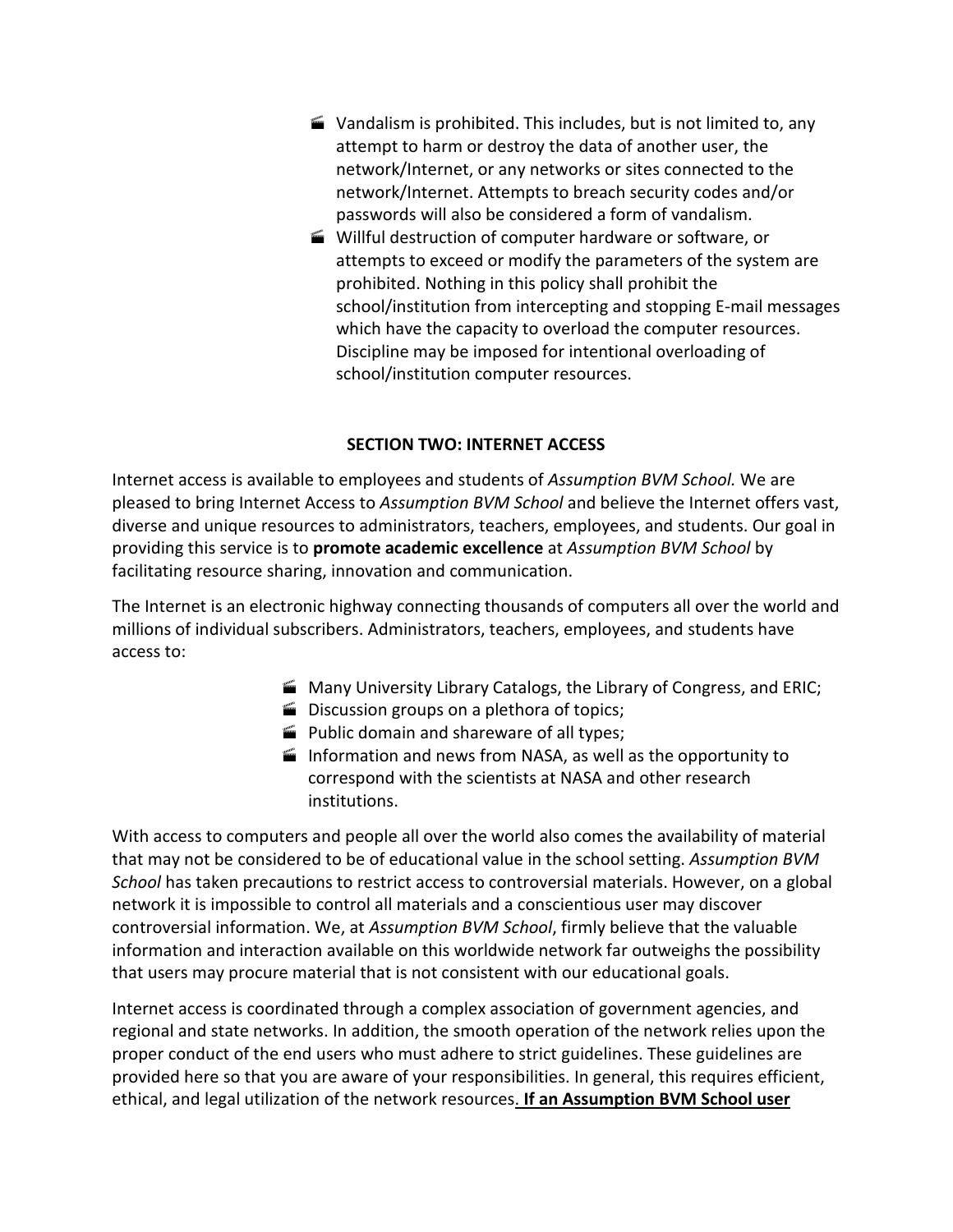**violates any of these provisions, his or her Internet access could be denied or terminated. Disciplinary or legal action including, but not limited to, criminal prosecution under state and federal laws may also be taken, suspension and/or expulsion are also options. The signature(s) at the end of this document is (are) legally binding and indicates the party (parties) who signed has (have) read the terms and conditions carefully and understand(s) their significance.**

## **INTERNET ACCESS – TERMS and CONDITIONS**

## **1) Acceptable Use\*\*\***

The purpose of accessing the Internet is to support research and education in and among academic institutions in the United States and provide access to unique resources and opportunities for academic achievement. The use of *Assumption BVM School* Internet must be in support of education, and must be consistent with the educational objectives of the school. Each user is personally responsible for these provision at all times when using the network.

- (a) Use of devices from home is strictly prohibited.
- (b) Use of other organization's network or computing resources must comply with the rules appropriate for that network.
- (c) Transmission of any material in violation of local, state, and/or federal statutes or regulations is strictly prohibited. This includes, but is not limited to: copyrighted material, material protected by trade secret, threatening or obscene material, and criminal activity.
- (d) Use by student users for commercial activities or product advertisement (including campaigns for student government/council) is prohibited.
- (e) Do not use the network in any way that would disrupt network use by others.
- **(f) NEVER** reveal personal information, such as your address, phone number, password, or social security number. This also applies to others' personal information or that of organizations.
- **(g) USE OF THE NETWORK OR COMPUTER RESOURCES TO PUBLICLY OPPOSE, DEGRADE, OR INTENTIONALLY MISREPRESENT ANY TEACHINGS, BELIEFS, OR PRACTICES F THE CATHOLIC CHURCH ARE STRICTLY PROHIBITED.**

## **2)\*\*\*Privileges\*\*\***

**The use of the Internet is a privilege, not a right, and inappropriate use will result in a cancellation of those privileges. The Administration and System Administrator will deem what is inappropriate use and his/her decision is final. An administrator, faculty member, or staff of** *Assumption BVM School* **has the right to deny, suspend, revoke, or suspend a specific user(s) for behavior deemed inappropriate. The student will lose privileges for the remaining of a trimester or the next trimester or the rest of the year depending on the severity of the action. The student will receive a "U" – unsatisfactory for conduct.**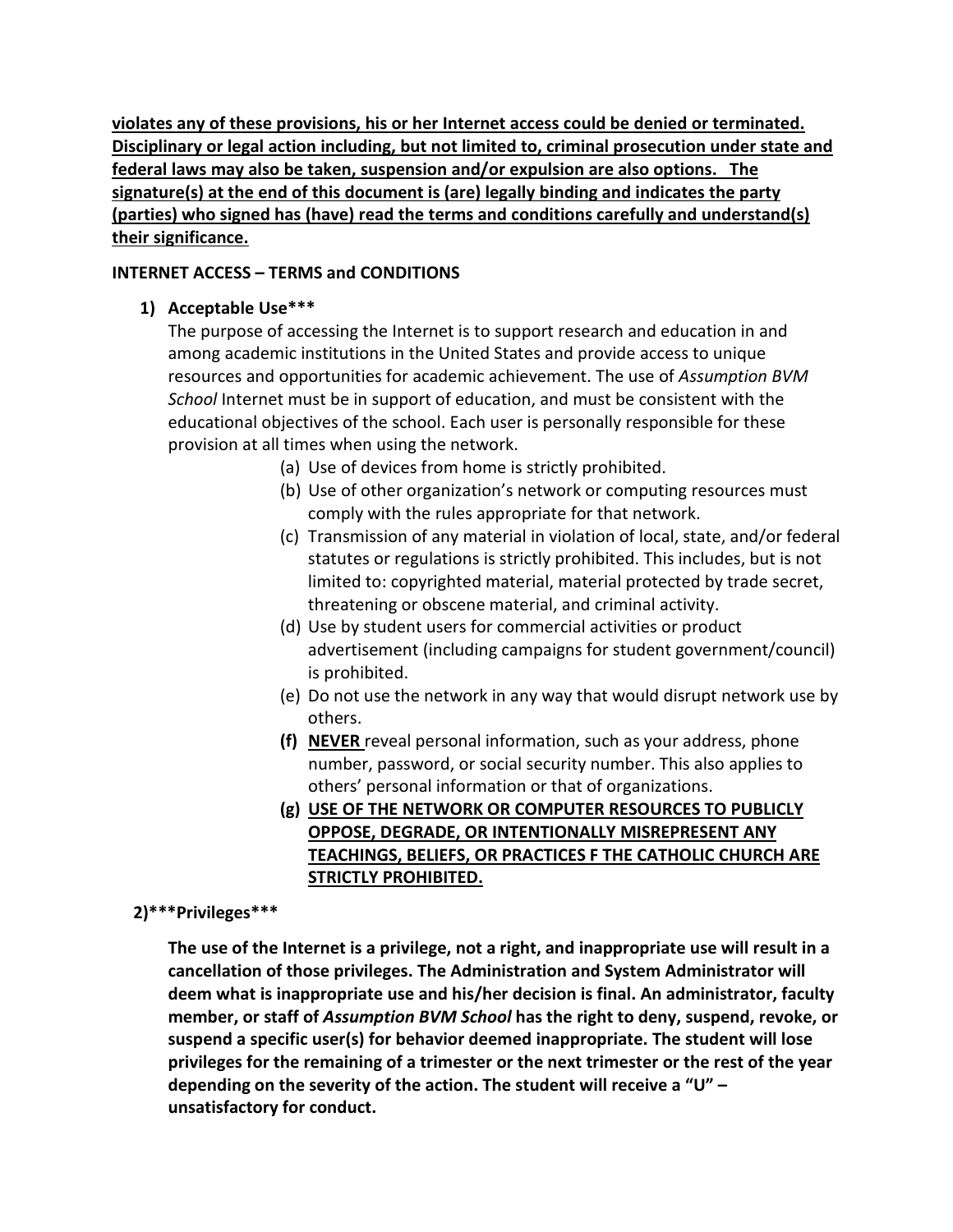#### **3)\*\*\*Network Etiquette\*\*\***

All students are expected to abide by the generally accepted rules of network etiquette (netiquette). These include, but are not limited to, the following:

- (a) Be polite. Do not send, or encourage others to send, abusive message.
- (b) Cyber Bullying or disrespectful behavior will not be tolerated.
- (c) Use appropriate language. Remember that you are a representative of your school on a non-private network. You may be alone on a computer, but what you say can be viewed around the world. Do not swear, use vulgarities or any other inappropriate language. Illegal activities are strictly forbidden.
- (d) All communications and information accessible via the network should be assumed to be private property.
- (e) Handle equipment carefully. Student will be held responsible for replacement of broken equipment.

## **4)\*\*\*Electronic Mail\*\*\***

Students will not be given an e-mail address from the school.

(a) Any information contained on a school/institution computer's hard drive, computer disks, flash drive, etc. which were purchased by the school/institution are considered the property of the school/institution.

## **5)\*\*\* Security\*\*\***

Security on any computer system is a high priority, especially when the system involves many users. Never use another person's account to log on to the system. If you feel you can identify a security problem, you must notify the system administrator, or notify the principal. Do not demonstrate the problem to other users. Do not reveal any account passwords to anyone. Users are responsible for any misuse of their account that is due to their own negligence. Users are responsible for reporting unauthorized use of their account to the principal and/or the system administrator.

## **6)\*\*\*Services\*\*\***

*Assumption BVM School* makes no warranties of any kind, whether expressed or implied, for the service it is providing. *Assumption BVM School* will not be responsible for any damages you may suffer. This includes loss of data resulting from delays, nondeliveries, mis-deliveries, or service interruptions caused by the system or your errors or omissions. Use of any information obtained via the system is at your own risk. *Assumption BVM School* specifically deny any responsibility for the accuracy or quality of information obtained through its services.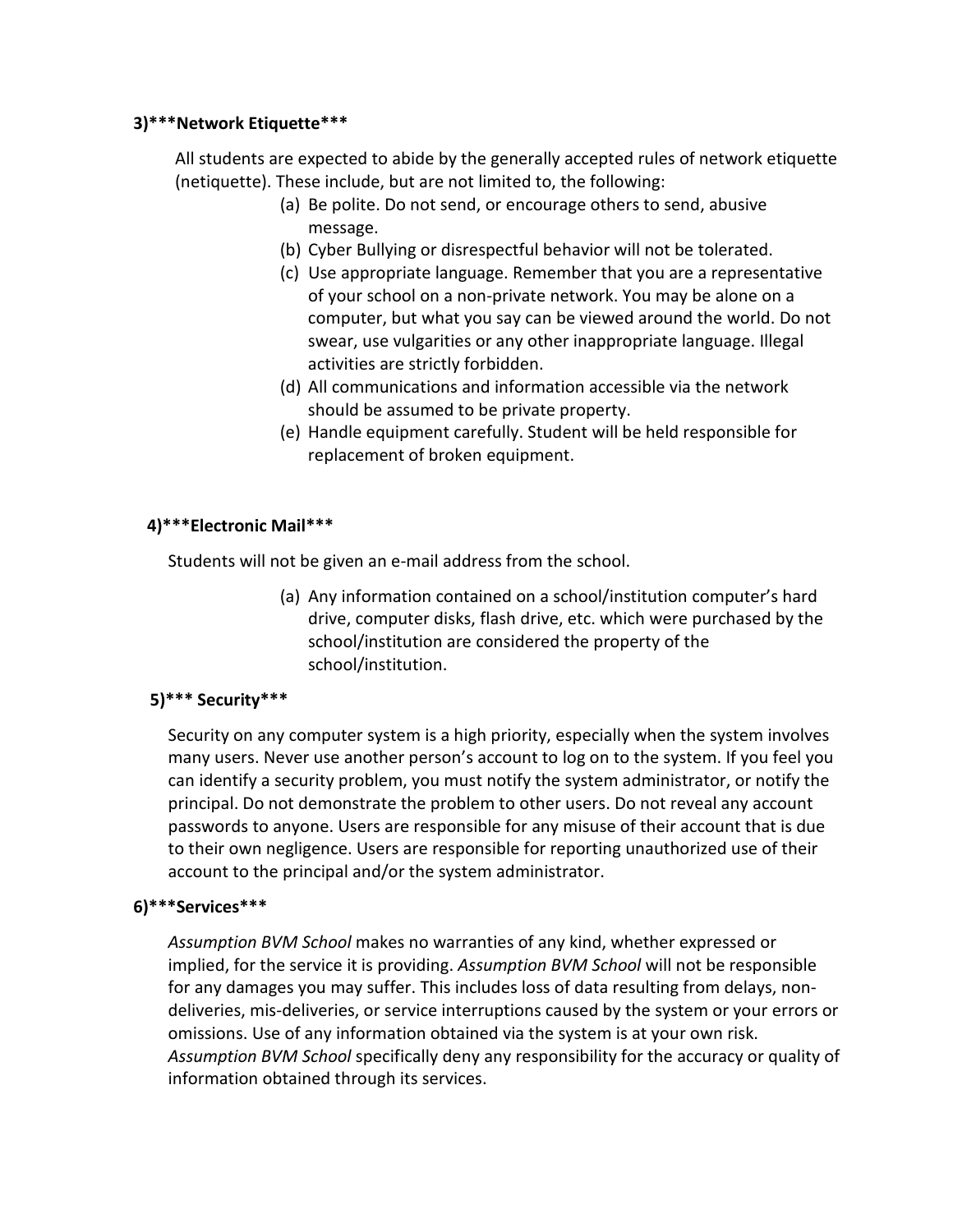Adopted by Assumption BVM School, Pottsville, PA on September 18, 2017. We would like to thank the Department of Education of the Diocese of Allentown, Nativity BVM High School, and St. Jane de Chantal School, Easton, PA for the use of their Acceptable Use Policies in the development of Assumption BVM School Acceptable Use Policy.